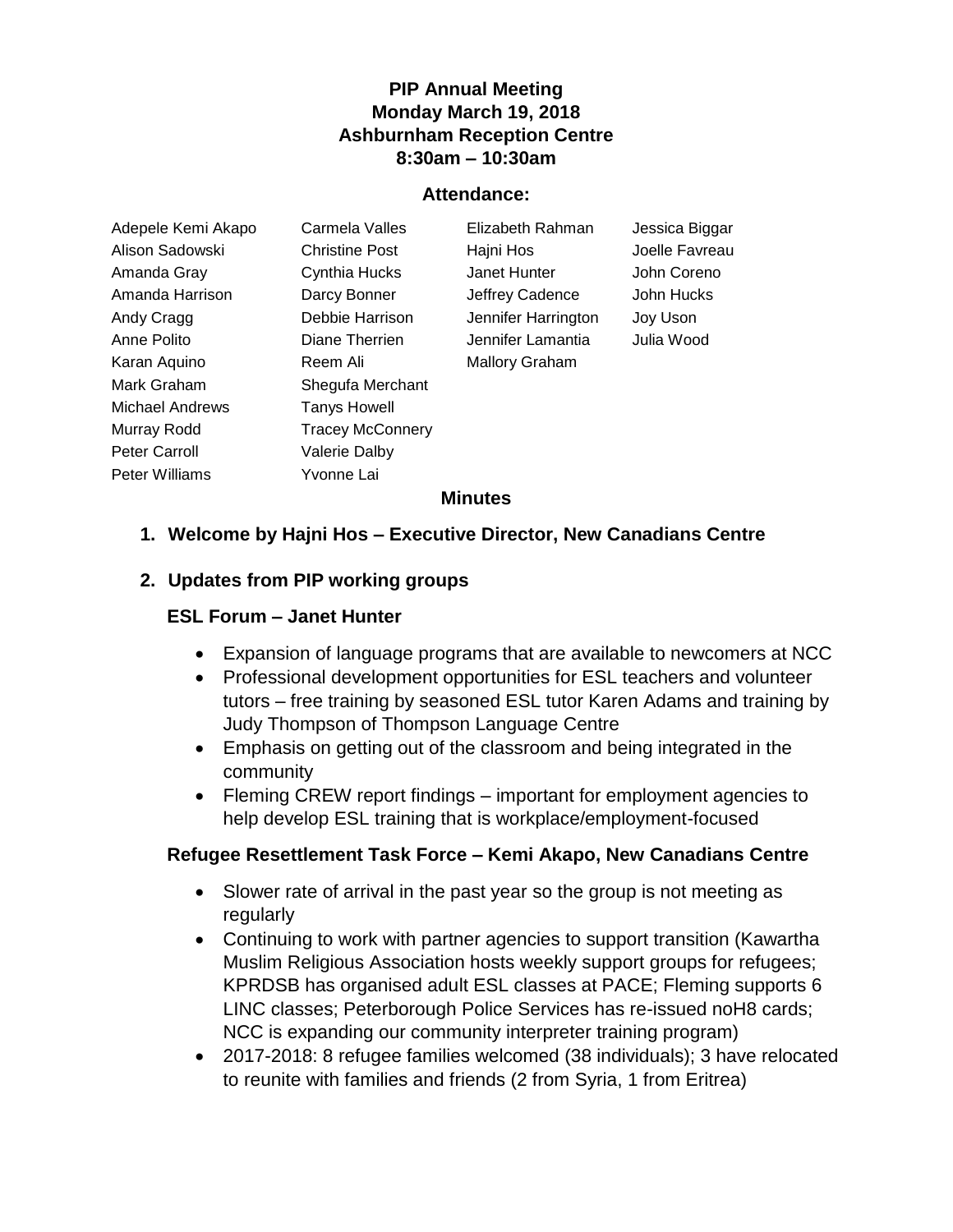- High demand for interpretation for medical practitioners; NCC is working with partners to build capacity
- Biggest challenge is employment
- High likelihood that we will continue with the Resettlement Assistant Program in the coming year, welcoming 50 to 75 individuals

## **Growing Belonging – Joelle Favreau, Nourish**

- Importance of being seen, heard and valued [\(video\)](https://youtu.be/ydQQVUswzc8)
- Nourish access to healthy food; food & civic literacy; funded by Ontario Trillium Foundation to work on belonging
- Partners include Nogojiwanong Friendship Centre, Lovesick Lake Native Women's Association, YWCA and NCC
- Upcoming activities: Mar 28 Together We Eat free community dinner; Belonging Cookbook (recipes to bring people together)

## **International Student Integration & Retention – Debbie Harrison, Fleming College**

- 1300 new international students registered in Fall 2017, 2100 Winter 2018 (total enrolment of 6275 in fall 2017; 6700 in Winter 2018)
- Historic high is a culmination of many factors increase in international offers to offset 400 Canadian students who left last fall and 20% increase in immigration processing
- Historic ratio of 4:2 for domestic and international students
- Challenges: housing (students prefer to live off-campus), social integration, career preparation, teachers have to take on the role of settlement workers

# **[International Coffee House video](https://drive.google.com/file/d/1paaYho59bZrQT0hy2cBgzM7R1OQWLoq0/view)**

## **Employment**

- A) Local Employment Planning Council Jennifer Lamantia, Workforce Development Board (Community Labour Market Plan, Study of Newcomer Employment Activity) **[Presentation](http://nccpeterborough.ca/wp-content/uploads/2018/04/jennifer_l.pptx)**
- B) Building Capacity in Employment Services for Newcomers to Peterborough – Jessica Biggar, Fleming CREW [Report](http://flemingcrew.ca/wp-content/uploads/2018/04/employmentservicesfornewcomersfeb2018.pdf)

## **Small Enterprise Advisory Group**

Newcomer Kitchen - Amanda Harrison, Nourish [\(Presentation\)](http://nccpeterborough.ca/wp-content/uploads/2018/04/Amanda-Harrison.pptx)

Sewing Collective - Reem Ali [\(Presentation\)](https://www.google.com/url?q=http://prezi.com/gjtb4dzm0olg/?utm_campaign%3Dshare%26utm_medium%3Dcopy&sa=D&source=hangouts&ust=1524583900673000&usg=AFQjCNEr8HIcZGh6ZTONPZE3XO-LtDYztA)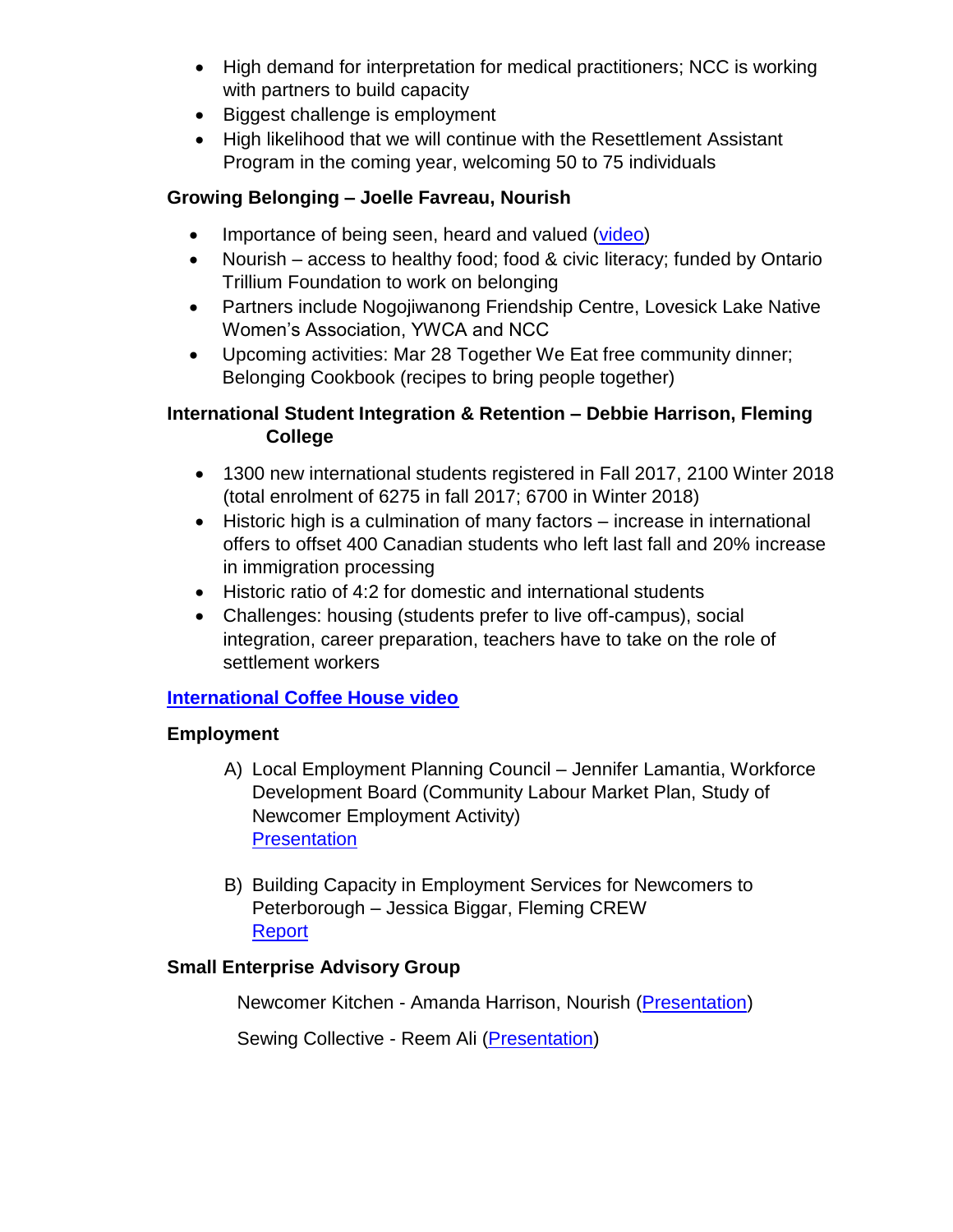## **Diversity & Equity Education Network of Peterborough – Peter Williams, Peterborough Police Services (survivortoolkit.ca, addressing hate crimes)**

- [Presentation](http://nccpeterborough.ca/wp-content/uploads/2018/04/Diversity-Equity-Education-Peterborough.pptx)
- Invitation to provide feedback on draft version of hate crimes survey

## **3. A year in review by Carmela Valles – Vice-Chair, PIP Coordinating Committee on behalf of Chair Dawn Berry Merriam (5 minutes)**

- Thanks to coordinating committee members
- Thanks to Andy Cragg for years of service
- Remembering the contribution of Becky Rogers as a founding member of PPCII and a staunch supporter
- Remembering the inspiring work of Dindin Villarino in Peterborough and Northumberland and some words from her to live by: "Even famous people we forget only too soon. Some we hold memorials & services, but these are meant to honour the time, that fraction of the time their life meets ours. So we must strive for significance in the best way we can, for truly nothing marks our presence or absence in this world except the measure of significance our life gets."

## **4. Election of Chair, Vice-Chair, Members at Large**

Chair: Dawn Berry Merriam; Vice-Chair: Carmela Valles; Members at Large: John Hucks and Amanda Gray

## **5. Outreach – Yvonne Lai**

- **Mar 22 at the Venue: "We Are Not The Others – Stories of Integration"** Join us for a 3 part event highlighting newcomer stories and experiences of integration. This event is FREE and will include a reception and light dinner from 6:00 - 6:30pm

Part 1: [WUSC-Trent Documentary](https://vimeo.com/252932317/91b8190393) Screening on their Award Winning Student Refugee Program (6:30 pm)

The documentary highlights the experiences of student refugees in Peterborough and the role the organisation plays in supporting the education and transition of these students. The documentary aims to put a human face on refugees by highlighting the challenges, successes, and rewards of refugee integration.

Part 2: We Are Not The Others play (7 pm)

A collaboration between McMaster University Social Work Professor Dr. Mirna Carranza and Toronto based Persian-Canadian playwright Izad Etemadi. Based on a two year research project, "We Are Not The Others" explores the experiences many newcomer women face in Canada highlighting the experiences of immigration, trauma, loss, mental health, assimilation, resiliency, disappointment, and hope for a better life in Canada.